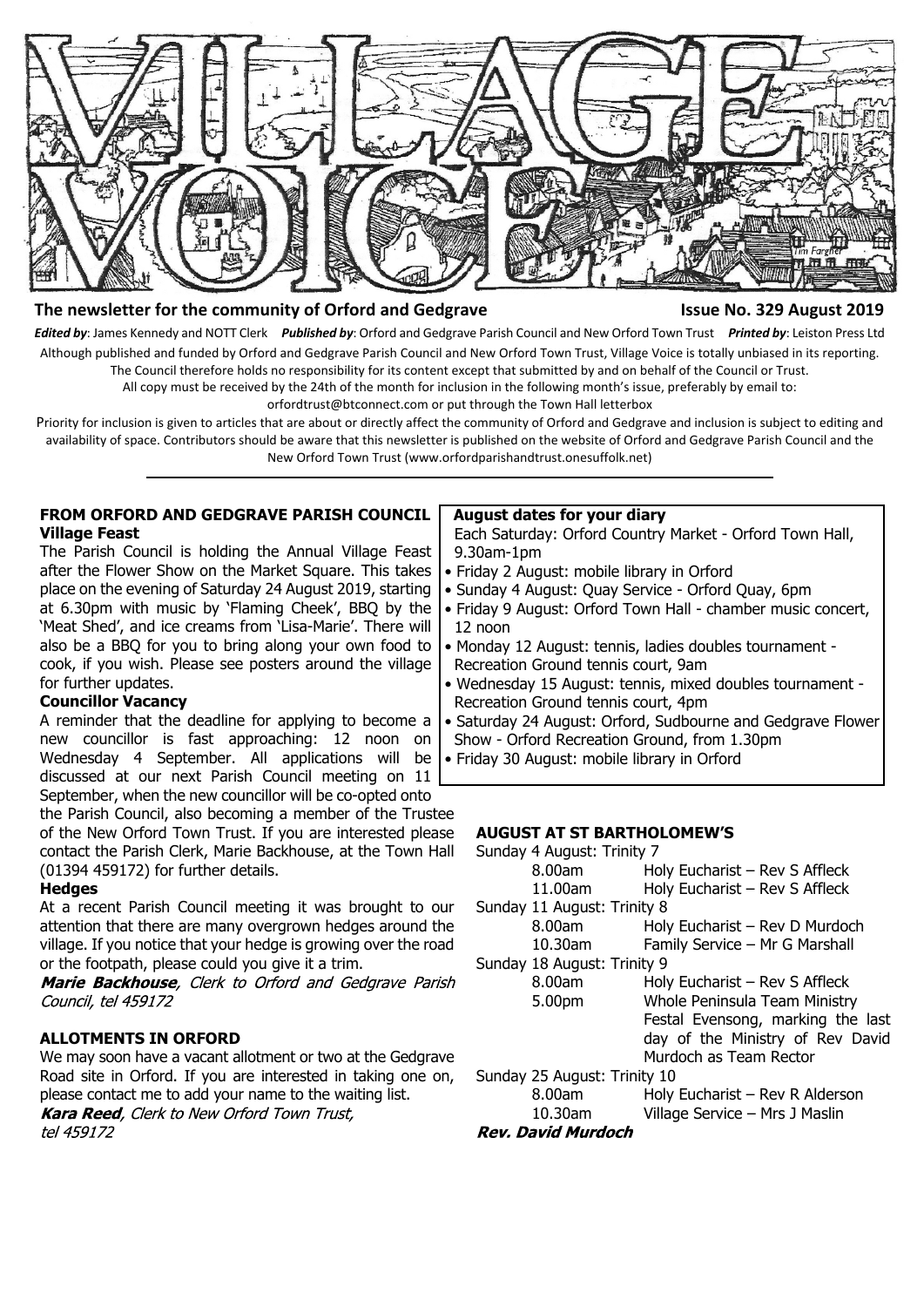# **SERVICES AT ORFORD METHODIST CHURCH**

# **August**

Sunday 4 August

10.30am Rev. Stephen Yelland with lunch provided 6pm ANNUAL QUAY SERVICE

Sunday 11 August

10.30am Service lead locally – 'Praise through Christian Art'

Sunday 18 August

10.30am Stephen Caley

Sunday 25 August

10.30am Rev. Martin Dawes – Communion

**September** 

Sunday 1 September 10.30am Stephen Caley with lunch provided

 Refreshments served in the Wesley Room after morning services.

 CHAPEL TEA ROOM open as usual throughout the summer – every Monday 12noon–4pm.

 WEDNESDAY LUNCH served at 12.30pm – there are likely to be a couple of summer weeks off from this weekly event – details announced locally and later.

 The 117th Anniversary of the opening of the present Chapel building was celebrated at the end of June with a morning service conducted by our former Minister Rev. Stephen Yelland. In the afternoon we held a Summer Tea Party where many friends joined us for a splendid tea  $-$  a Public Tea was held on 4 June 1902 at the grand opening of the building. Our tea party was great fun with a 'Getting to know you' quiz before tea with games for the children afterwards. A very happy afternoon was had by all. Many thanks to all the helpers.

 Lunch after the morning Service on Sunday 7 July gave us the opportunity to make donations to 'Action for Children' who this year are celebrating their 150th year. We are glad to be able to support this charity  $-$  the lunch was great too!

# **Stephen Caley**

# **31st ANNUAL QUAY SERVICE, 6PM SUNDAY 4 AUGUST**

Preacher: Rev. Derek Grimshaw. This year we support the RNLI Aldeburgh Boat. We hope for an evening of fine weather – if not the service will be held in the Methodist Church. Refreshments follow the service at the Methodist Church. Just in case, come prepared for a chilly breeze! **Stephen Calev** 

# **BEACH CLEAN**

There will be a beach clean on Orford Ness on Sunday 22 September to tie in with the Marine Conservation Society's Great British Beach Clean. More details will be in September's Village Voice.

# **ORFORD SPORTS AND RECREATION CLUB**

The July Bike Meet night was very well attended, so hopefully the weather will continue.

 Date of the next Bike Meet night is Thursday 8 August from 6pm, burger and chips and bar available (bike not essential).

Other dates to note:

 • Saturday 17 August live music from "Colour Blind Hedgehogs" from 8pm

- Saturday 24 August, the club facilities will be available during the Flower Show
- Friday 30 August, Bingo night from 8pm
- Thursday 12 September, Bike meet night from 6pm

 And usual club nights on Monday and Friday evenings, from 8.30pm.

We have to announce that price increases on certain drinks are happening from August onwards, BUT if you are a member, and produce your membership card, you will receive the discounted membership prices, so it really pays to be a member (if you have mislaid your membership card, please let me know for a re-issue).

# Mark Smy, OSRC Secretary, tel 450358

# **CANCELLATION OF THE 71 BUS SERVICE BETWEEEN ORFORD AND WOODBRIDGE**

According to the East Anglian Daily Times, Suffolk County Council has introduced a new framework to assess the viability of the 61 bus services it subsidises and, after looking at passenger numbers, it has confirmed that it will be pulling the subsidy on 23 services, a move that's designed to save around £340,000 a year. The 71 service between Orford and Woodbridge is one of the routes to lose its subsidy. Talks are apparently under way (through the end of July) with bus operators to establish whether they can continue running their services commercially without council help. If the current operators cannot fund those routes, then the council will begin discussions with other operators, parish, town and district councils or find other means to help keep services running.

 According to the EADT, Services 62 and 71 – Blaxhall-Wickham Market (62) and Sudbourne-Woodbridge (71) – sell an average of 18 single tickets per day, meaning that the subsidy per ticket sold works out at £14.82 (the highest of all the bus routes under review).

#### **James Kennedy**

# **FRIENDS GARAGE UPDATE**

After a productive meeting with the developer at East Suffolk Council recently, a period of negotiation deadlock over the future plans for the Friends Garage site seems to be coming to an end. This is good news! This deadlock explains the lack of progress and news in the last couple of months. East Suffolk Council and the Parish Council remain supportive of the project.

 We will present the plans in more detail to the Parish Council and, after agreement with the PC, to the village as a whole – place, time and method to be decided.

 We're exploring the appropriate form of company structure which is likely to be a Community Interest Company (CIC), a not-for-profit company run for the benefit of the community. Tom Massey has kindly agreed to the use of the name 'Friends', so the CIC title may be 'Friends of Orford CIC'.

 When it comes to funding and fund-raising, we already have some supportive offers, but we will start to raise the bulk of the funds when all is clear and we have the necessary permissions. Donations with no strings attached will, of course, be welcome, but for the most part we are trying to structure it such that people wishing to participate will receive a small return on the amount loaned (effectively donated) and, hopefully, tax relief as well. A board will be set up to manage the CIC and it will consist of a representative cross-section of the Orford community, so that all interests are taken into account. There are various ways of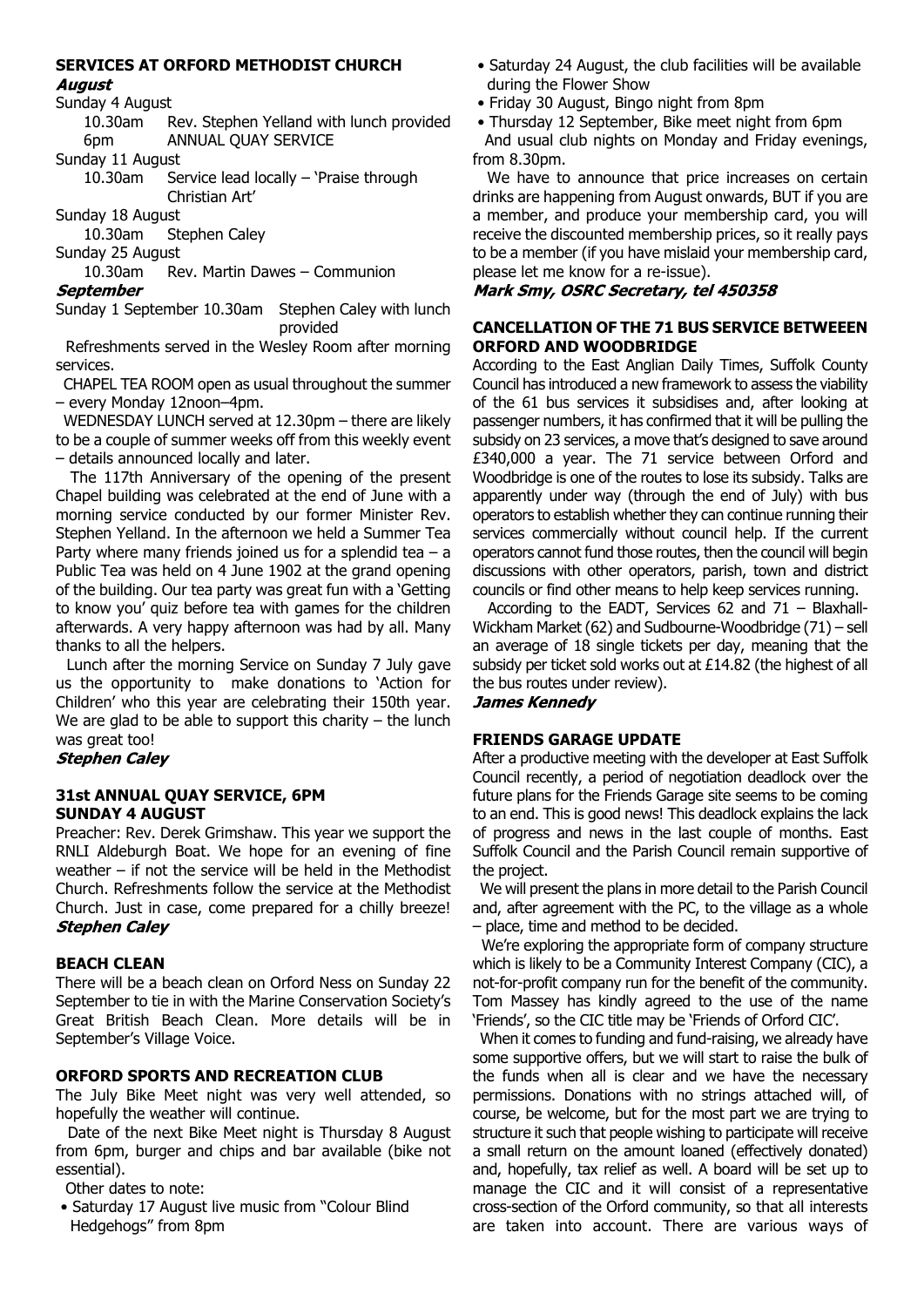selecting/electing members to the board and we will be discussing these with the Parish Council to ensure that the method we choose is sensible and fair, and is perceived as such.

 Time-scale is difficult to assess at the moment as the development and planning processes aren't under our control. With luck we can say more in our next update.

 Please contact us if you have any comments, questions, donation pledges or helpful suggestions. Thank you for your continued interest and support. We expect to be able to update you again in the next few weeks and with more detail. Ian Watkins, Edward Greenwell, Nicholas Gold & **Harry Cole** 

#### **SUFFOLK MOBILE LIBRARY**

The mobile library comes to Orford every four weeks on a Friday. It parks up at Barons Meadow from 2.10pm-2.30pm and in the Market Square from 2.35pm-3.50pm. Dates for this year are as follows:

Fridays: 2 August, 30 August, 27 September, 25 October, 22 November, 20 December.

### **TOMBOLA – ORFORD, SUDBOURNE and GEDGRAVE FLOWER SHOW**

Once again, we are approaching that time of year when the sun always shines! Please be aware that there will be people collecting in early/mid-August for the Tombola so any offerings will be appreciated. And if you would like to help this year, particularly in the areas of Town Farm Estate, Peacocks Pyghtle, Mundays Lane and Sudbourne I would love to hear from you. It would only take an hour or so of your time on a date and at a time to suit you. Obviously if you would like to collect in another area that would be good as well. Many thanks.

Mike Sharkey, tel 01394 450959

#### **FLOWER SHOW REFRESHMENTS**

It's that time of year again when I ask for donations of cakes and biscuits for the refreshments at the Flower Show. All money raised by refreshments is spent on the Recreation Ground Pavilion or the tennis area. Donations of cakes etc can be left at the Recreation Ground Pavilion on the Saturday morning, or you can contact me and I can collect. Thank you!

**Anne Macro**, tel 01394 450741

# **ORFORD SUMMER TENNIS TOURNAMENTS 2019**

LADIES DOUBLES TOURNAMENT: Monday 12 August at 9am. No need to have a partner they will be drawn on the day. Cost will be £3.

MIXED DOUBLES TOURNAMENT: Wednesday 15 August at 4pm. £5 per couple.

Please let me know by 9 August if you would like to play. **Diana Grayburn, 01394 450771,** 

dianampaterson@btinternet.com

# **ORFORD AND DISTRICT GARDENING CLUB**

# Coach trip to RHS Hyde Hall

A number of us from Sudbourne, Gedgrave and Orford had a delightful visit to RHS Hyde Hall in our yellow 29-seater coach – Bananarama! This garden changes and develops on every visit and their gardening solutions are very pertinent to us in this dry part of the country. Our guide, Jane, told us of how the garden began from a farm and became what it is today. She was so enthusiastic and full of information on plants, watering approaches and all the ecology of our area. We all went home with fresh ideas of every kind and a huge number of plants…

The Flower Show, 24 August 2019

 As has become usual, we will be having a stand at this event promoting the Gardening Club and this is an opportunity to meet some of us and find out what we do that might interest you. We'd love to meet you. We'd also love to have any donations of plants, bunches of flowers, vegetable and fruit to sell for our funds and to help towards the cost of our *Bob Flowerdew* 'No work gardening' up-and-coming event. This is on Saturday afternoon, 3pm on 9 November and you will be able to BUY TICKETS AT OUR STALL  $@$  £7.50 for members and £12.50 for nonmembers (also available at Orford Craft Centre).

PLEASE SIGN UP NOW for membership @ half price for the remainder of the calendar year @ £7.50 and come to our events

Events still to come in 2019...

- Ladybird Nursery visit Wednesday 4 September afternoon plus tea or Thursday 5 September evening plus supper.
- Wednesday afternoon, 25 September, Clare Gardens 'the best in Suffolk' visit, bulbs for sale and teas.
- Thursday evening, 7.30 pm, 3 October, Making the most of Autumn: late perennials planting, surprises for spring and preparing for winter – Susie, Owner of Katie's Garden, Ipswich.
- Saturday afternoon, 3 pm, 9 November Bob Flowerdew 'No Work Gardening' Members tickets @ £7.50 via the Gardening Club and non-members from Orford Craft Centre @ £12.50

We hope to see you soon …

Polly Sharkey, creativefutures98@btinternet.com, tel 01394 450959

# **CARPET BOWLS**

It is August yet again and the two local carpet bowls clubs at Orford and Sudbourne are thinking of the new winter season ahead which commences in September.

 Carpet bowls is a game most people can play and is a good way of meeting other people and having a good time together. The clubs provide all the equipment, so all that has to be done is turn up on club evenings and play. No one has to be an expert player, so if you have never played before then you will be more than welcome to come and give it a try, when you will be helped to learn the game.

The details of the clubs are as follows:

 ORFORD – meet Tuesday evenings at 7pm in the Town Hall recommencing 10 September, with the season lasting until April. Matches are played on a regular basis throughout the season in the Heritage Coast League Division 1.

Contact: David Emeny Tel: 01394 450687

 SUDBOURNE – meet Wednesday evenings at 7pm in the Village Hall recommencing 4 September and playing through until the end of July. Only the occasional friendly matches are played.

 Contact: Terry Bugg Tel: 01394 450543 Email: gwenandterry@btinternet.com